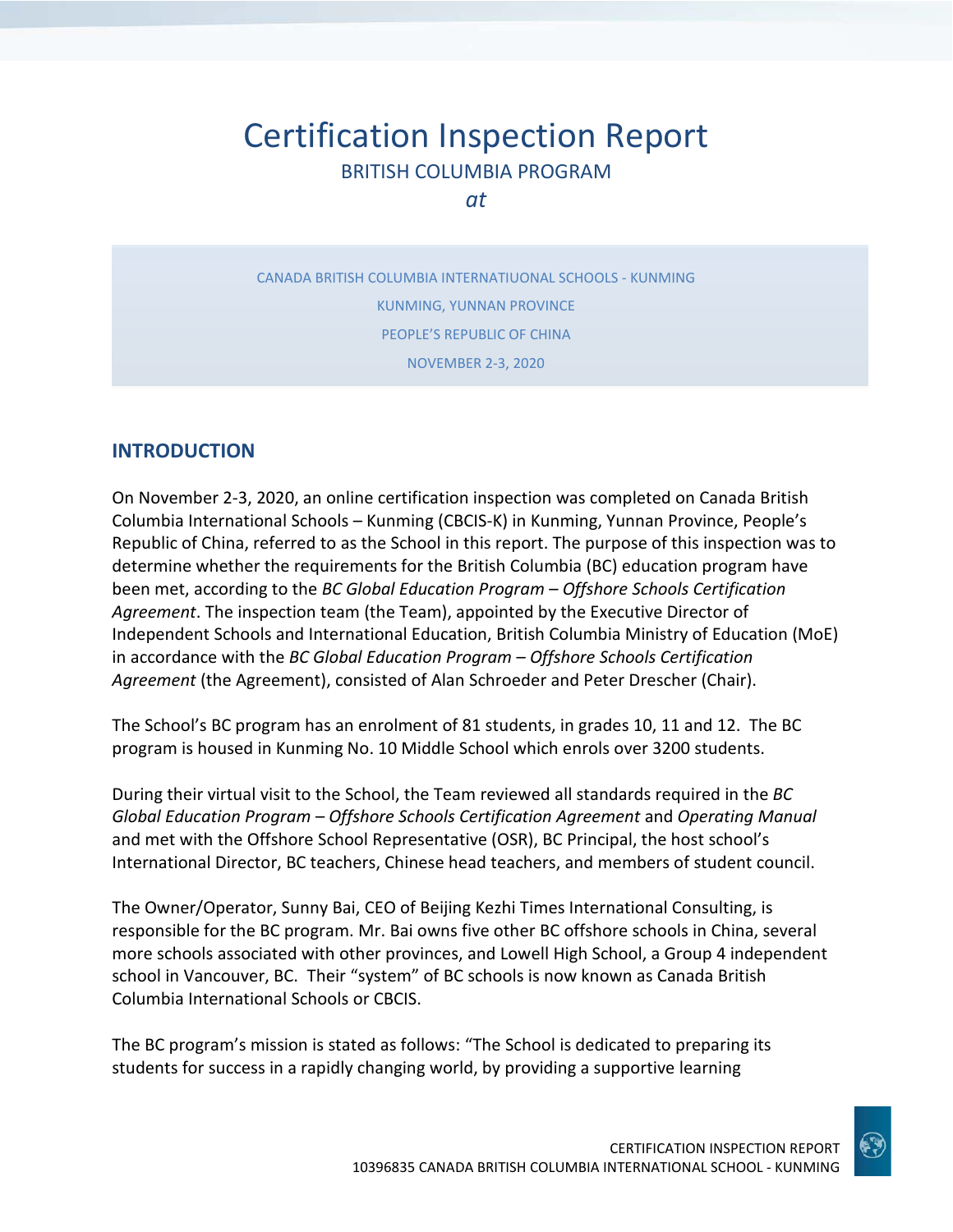environment that recognizes and respects individual differences, encourage students to challenge personal limits and promotes excellence".

The School has experienced a challenging start to the 2020/21 school year. Staffed by three teachers and the Principal, the School had one teacher and the Principal teaching and leading remotely as they await the necessary permissions to travel to China. At the time of the inspection, this status had not changed. The Principal is hopeful that he and the teacher will finally make it to Kunming in early December. The host school, the Director of International Programs and the Chinese staff associated with the BC program have been very helpful and accommodating during this challenging time. They are to be commended for their support. The Principal is also to be commended for the leadership he has demonstrated in opening lines of communication with the host school, parents, the Chinese staff and his teaching staff, and working to ensure that student learning needs are being met.

The Team would like to thank Canada British Columbia International Schools – Kunming for its cooperation and preparedness for the inspection visit.

| report.                                                                                                                                                                                                                                                                            |                                                                                                                                                                                                              |                               | The School has satisfactorily addressed requirements contained in the previous inspection |
|------------------------------------------------------------------------------------------------------------------------------------------------------------------------------------------------------------------------------------------------------------------------------------|--------------------------------------------------------------------------------------------------------------------------------------------------------------------------------------------------------------|-------------------------------|-------------------------------------------------------------------------------------------|
| $\boxtimes$ Requirement<br>Met                                                                                                                                                                                                                                                     | $\Box$ Requirement<br><b>Partially Met</b>                                                                                                                                                                   | $\Box$ Requirement<br>Not Met | Not<br>Applicable                                                                         |
| Comment:                                                                                                                                                                                                                                                                           | The School had one requirement from the previous inspection, as follows:                                                                                                                                     |                               |                                                                                           |
| $\bullet$                                                                                                                                                                                                                                                                          | The School is required to submit a plan for the timely administration of an English<br>language entrance assessment which:<br>Ensures that CBCIS has clearly communicated its standard for acceptance to the |                               |                                                                                           |
| School.<br>Is administered at a time which ensures that principal or designated BC-certified<br>$\bullet$<br>teacher is able to properly score the writing component of the assessment and<br>conduct an oral interview.                                                           |                                                                                                                                                                                                              |                               |                                                                                           |
| Affirms an appropriate minimum score that is in keeping with the standard<br>$\bullet$<br>established by CBCIS.<br>Is administered and scored in a timely manner so that parents have time to<br>$\bullet$<br>pursue education alternatives should their son/daughter not qualify. |                                                                                                                                                                                                              |                               |                                                                                           |
| The Team was satisfied with the very active involvement of the School's new principal in the<br>ELL assessment and intake process. This is discussed in more detail in section 2.20.                                                                                               |                                                                                                                                                                                                              |                               |                                                                                           |
| curriculum, assessment and reporting, and learning resources. The coronavirus epidemic and                                                                                                                                                                                         | The previous inspection team also provided a significant number of suggestions for<br>improvement in areas including marketing and student recruitment, staff retention,                                     |                               |                                                                                           |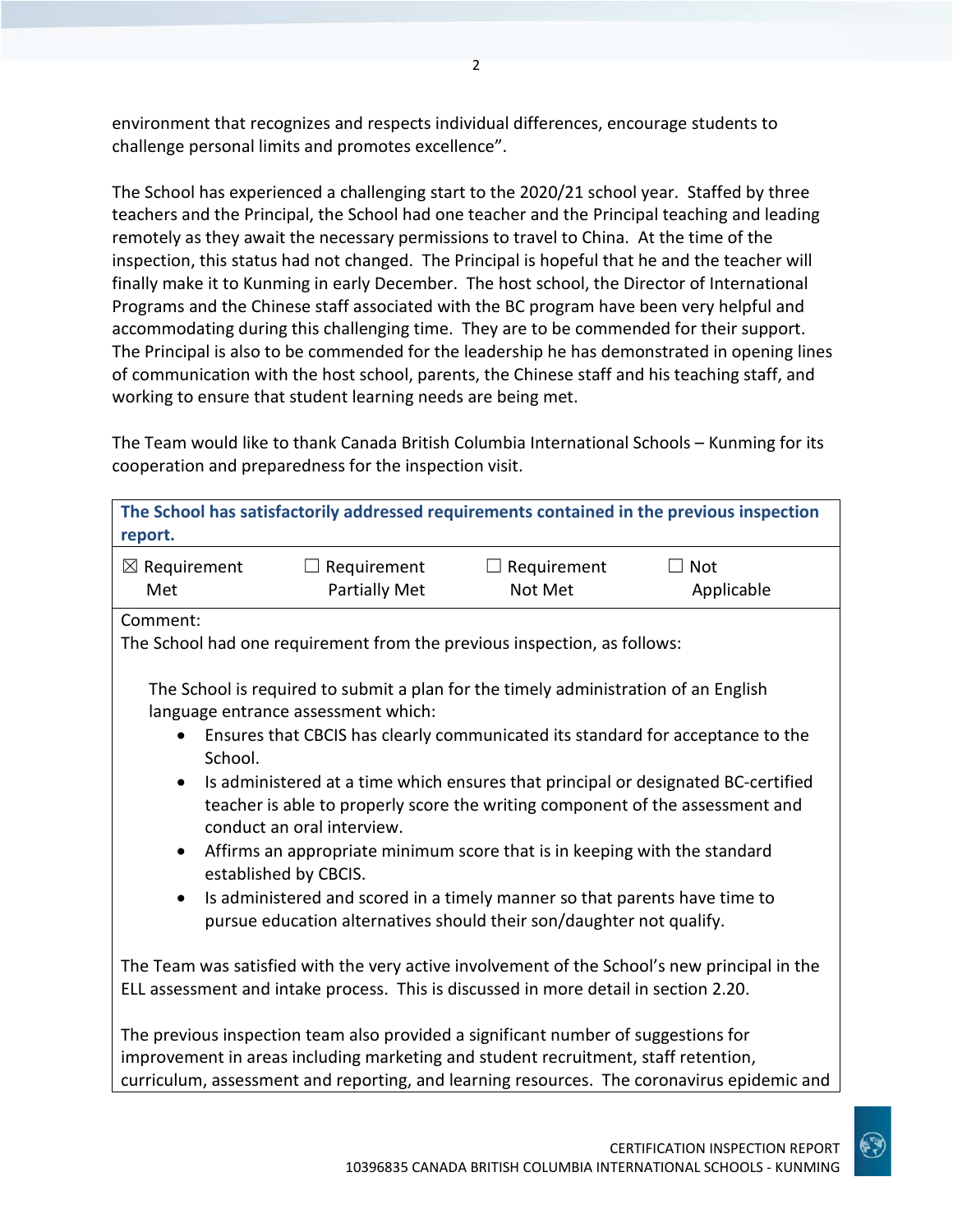turnover of staff and administration made it difficult for the School to address some of these suggestions in an appropriate manner. As a result, several of those suggestions are reappearing in this inspection report.

### **BUSINESS PLAN 1.0**

**The Owner/Operator has submitted a business plan to the BC Ministry of Education, confirming the sustainability of the program.** ☒ Requirement Met  $\Box$  Requirement Partially Met  $\Box$  Requirement Not Met Comment: The BC program has a current enrolment of 81 students, representing a third year of relatively stable enrolment. The program desires to double enrolment in five years' time. Improving student academic success, parent satisfaction and teacher effectiveness, as well as creating an open and responsive environment are core priorities for 2020/21. The Owner/Operator has submitted a comprehensive growth plan that focuses on five key initiatives: 1. Enhancing understanding among students and parents of the goals and value of the BC Global Education Program, 2. Continuing to fully implement the BC curriculum across all grades and teachers, 3. Enhancing understanding among Chinese faculty of the BC Global Education Program and how to collaborate and support BC teachers, students and parents in their education, 4. Having students increase ownership of their own learning, and 5. With the support of the host school and international director, increasing marketing of the BC program in the community. The School's new principal has placed a priority on enhancing communication and collaboration among all key program stakeholders – between the BC program and the host school, the BC program and Chinese staff, and between the BC program staff, students and parents. This work is aimed at strengthening the BC program's foundation on which it desires to grow in the coming years. Due to COVID-19 related travel restrictions, the Principal has not yet arrived at the School. Despite that, the Principal has implemented new and enhanced communication initiatives including weekly video conferences with the international director, twice monthly bilingual communications to parents to share information about the program and current events, daily video check-ins with BC teachers and Chinese head teachers, and successfully shifting some club activities online. The Principal looks forward to increasing engagement with

stakeholders further once he arrives at the campus in the next few weeks.

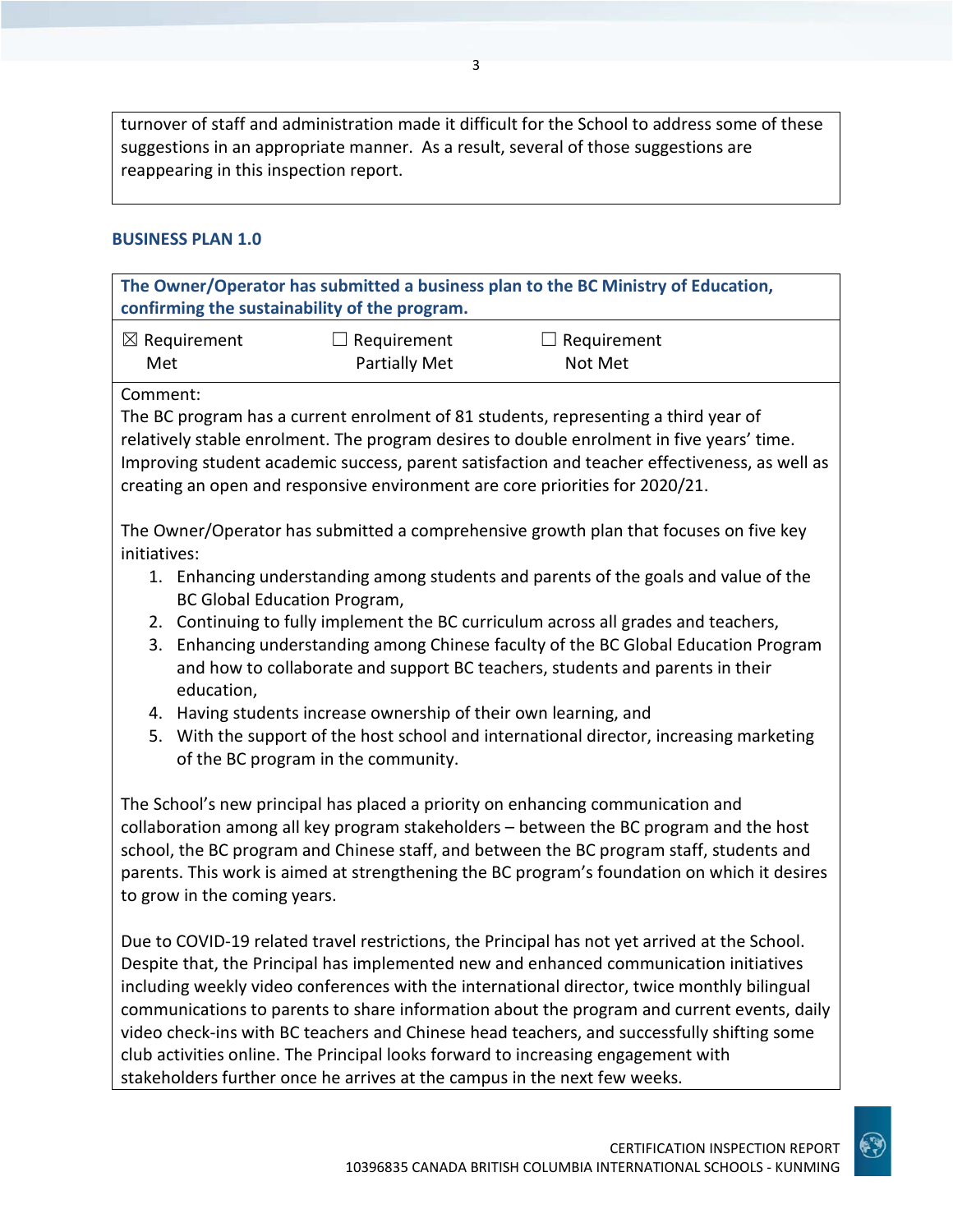Commendation:

The Principal is commended for his efforts at overcoming COVID-19-related challenges and working to enhance communication and collaborative relationships with key BC program stakeholders.

## **INSPECTION CATALOGUE 2.0**

| 2.02 The Owner/Operator meets all requirements as set forth in the BC Global Education<br>Program Offshore Schools Certification Agreement (the Agreement).                                                                                                                                                                                                                                                                             |                                                                                                                                                                                                                |                                                                                                                                                                              |  |  |
|-----------------------------------------------------------------------------------------------------------------------------------------------------------------------------------------------------------------------------------------------------------------------------------------------------------------------------------------------------------------------------------------------------------------------------------------|----------------------------------------------------------------------------------------------------------------------------------------------------------------------------------------------------------------|------------------------------------------------------------------------------------------------------------------------------------------------------------------------------|--|--|
| $\boxtimes$ Requirement<br>Met                                                                                                                                                                                                                                                                                                                                                                                                          | Requirement<br><b>Partially Met</b>                                                                                                                                                                            | $\Box$ Requirement<br>Not Met                                                                                                                                                |  |  |
| Comment:                                                                                                                                                                                                                                                                                                                                                                                                                                | The Owner/Operator meets the requirements set forth in the Agreement.                                                                                                                                          |                                                                                                                                                                              |  |  |
| Vancouver.                                                                                                                                                                                                                                                                                                                                                                                                                              |                                                                                                                                                                                                                | The Owner/Operator owns a system of six BC offshore schools in China, under the Canada<br>British Columbia International Schools (CBCIS) brand, and an independent school in |  |  |
|                                                                                                                                                                                                                                                                                                                                                                                                                                         | The Owner/Operator employs a BC-based superintendent that is responsible for supporting<br>system schools and teachers with curriculum implementation, professional development and<br>program administration. |                                                                                                                                                                              |  |  |
|                                                                                                                                                                                                                                                                                                                                                                                                                                         | operate the offshore school, as outlined in section 5.03 of the Agreement.                                                                                                                                     | 2.03 The Owner/Operator has written approval from the appropriate government entity to                                                                                       |  |  |
| $\boxtimes$ Requirement<br>Met                                                                                                                                                                                                                                                                                                                                                                                                          | Requirement<br><b>Partially Met</b>                                                                                                                                                                            | $\Box$ Requirement<br>Not Met                                                                                                                                                |  |  |
| Comment:<br>The Team reviewed a letter dated December 15, 2017 from the Education Bureau of Panlong<br>District, Kunming that authorizes the BC Offshore School Program on the premises of<br>Kunming No. 10 Middle School with validity until December 2022.                                                                                                                                                                           |                                                                                                                                                                                                                |                                                                                                                                                                              |  |  |
| The Team also reviewed a business incorporation license for the Owner/Operator company<br>issued by the Dongcheng Branch of Beijing Administration for Industry and Commerce with<br>validity until January 30, 2030, and a Certificate of Public Institution with Legal Person Status<br>issued to the host school by the Kunming Panlong Administration for Public Institution<br>Registration with validity until September 2, 2024. |                                                                                                                                                                                                                |                                                                                                                                                                              |  |  |

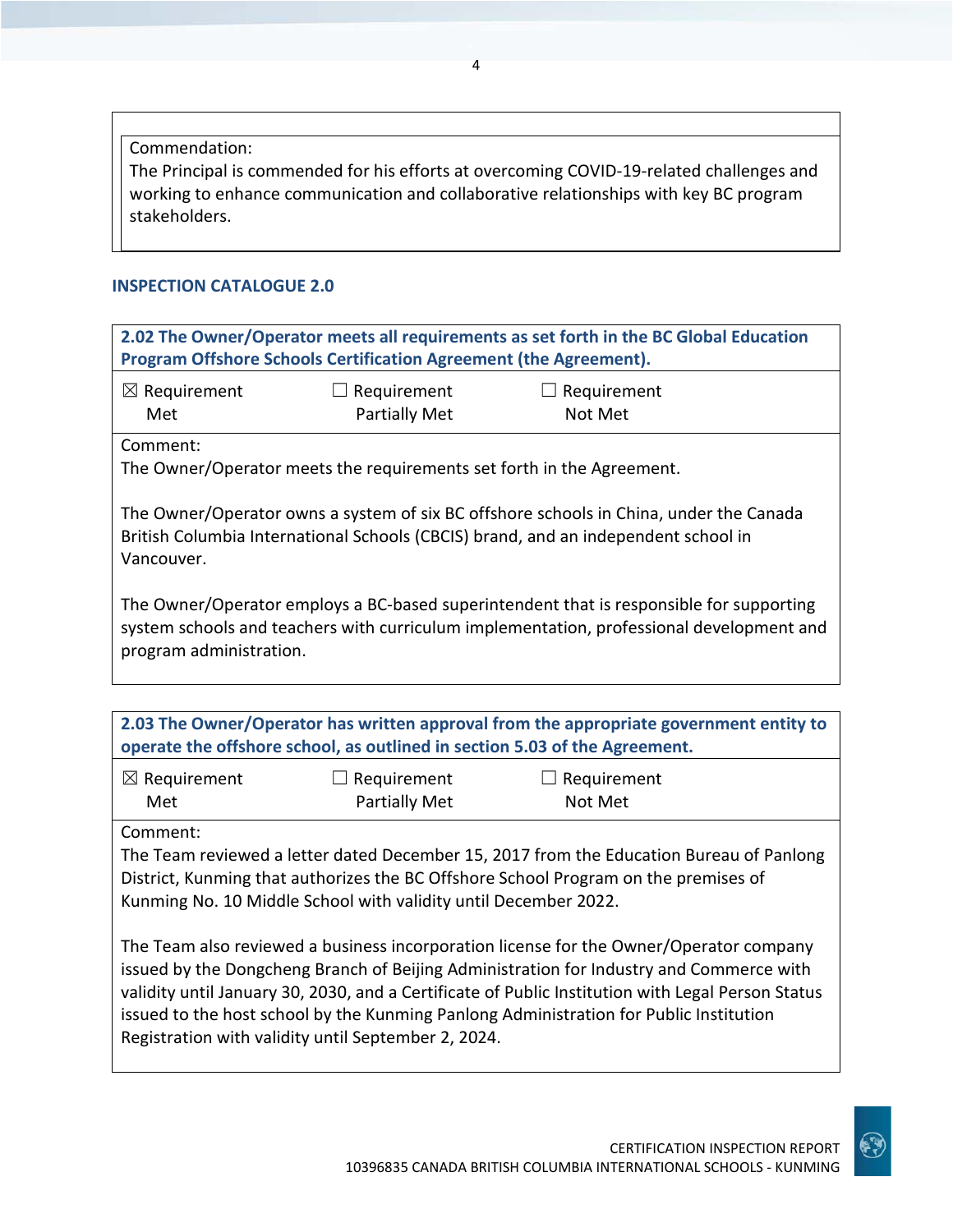| 2.04-2.05 The School meets local building, safety and cafeteria codes and regulations. The<br>facilities are deemed to be suitable to support the BC program. |  |  |  |
|---------------------------------------------------------------------------------------------------------------------------------------------------------------|--|--|--|
| $\boxtimes$ Requirement<br>$\Box$ Requirement<br>$\Box$ Requirement<br><b>Partially Met</b><br>Met<br>Not Met                                                 |  |  |  |
| Comment:<br>The Team verified that the facilities are deemed to be suitable to support the BC program.                                                        |  |  |  |
| The Team reviewed a "Food Business License" issued by the Panlong District Market                                                                             |  |  |  |

Supervision and Regulation Bureau with validity until April 19, 2021, a "Testing Report of the Kunming No. 10 Middle School Qui Shi Campus Teaching Building" issued by the Kunming Testing Center of Construction Quality dated June 13, 2008, and a "Statement of Fire Safety for Completion of Construction Project" issued by the Kunming Public Fire Detachment dated January 7, 2009.

The School's emergency response manual is extensive and contains procedures for a variety of incidents and emergencies. The Team also reviewed a plan for temporary or permanent closure of the School in case of fire, earthquake, and other security related issues. It has been vetted by the Offshore School Representative for accuracy and functionality.

The School conducts four emergency drills each school year with a focus on fire, earthquake emergency evacuation and accidents. The first drill, with a focus on fire, emergency and earthquake, was conducted on September 18, 2020.

In response to the COVID-19 pandemic, the host school has created a bilingual "Epidemic Prevention" document containing input from the local health and education authorities.

The BC program is housed on one floor of the host school on a large campus. CBCIS-K currently utilizes 5 classrooms with some extra room for expansion if necessary. There are three additional offices, an administrative office, an academic advising office and a computer lab with 32 workstations. The School has recently created a new student lounge that houses the School's collection of library books. It is a popular spot among students and is used for student collaboration inside and outside of the classroom. The host school shares its science lab facilities for chemistry and physics lab work.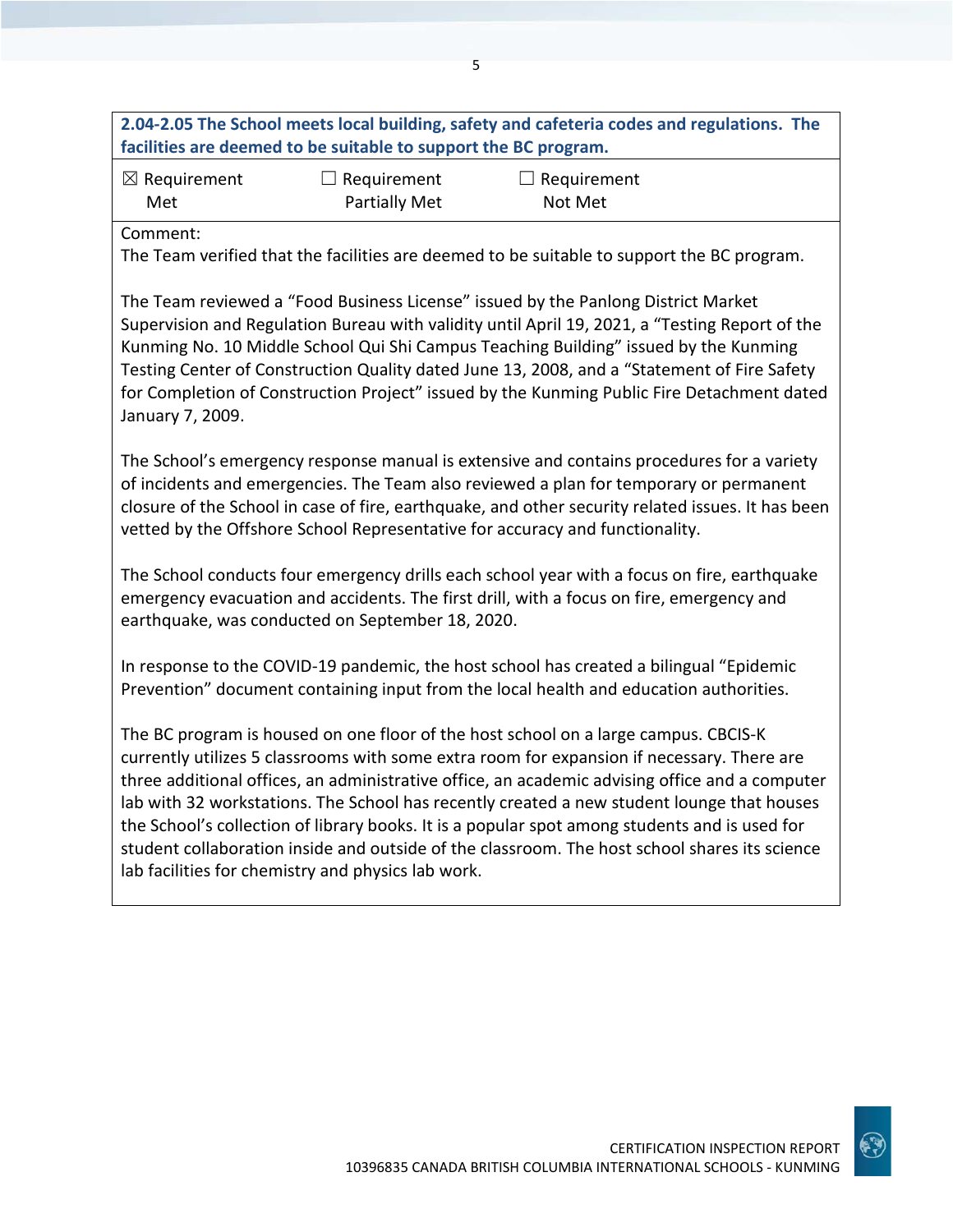**2.06 Offshore School Representative (OSR) - The Owner/Operator must appoint an individual to act as offshore school representative. This individual must be confirmed by the province and must meet all of the requirements set out in section 14 of the Agreement.** ☒ Requirement Met ☐ Requirement Partially Met  $\Box$  Requirement Not Met Comment: The Offshore School Representative (OSR) is an experienced educator and administrator who has served as OSR within the BC Offshore School Program since 2015. He was appointed OSR of the School in 2019. The OSR is aware of his obligation to report critical information relating to changes in the operation of the School or ownership structure that could significantly impact the School's operation. **2.07 The Principal meets the requirements as outlined in section 2.07 of the inspection catalogue for offshore schools.** ☒ Requirement Met ☐ Requirement Partially Met ☐ Requirement Not Met Comment: The Principal is an experienced educator serving in his first year as principal of the School. While it is his first year in the BC education system, he has five years of experience teaching and leading another Canadian curriculum school in China. He also has several years of experience teaching and leading other schools in China and South Africa. The Owner/Operator has an exemption letter dated August 27, 2020 from the BC Ministry of Education authorizing the Principal to be principal of the School while he gains the required experience in the BC education system.

The Team examined the Principal's job description, which is standard among the CBCIS schools. It also reviewed the Independent Personal Services Agreement (Contract) of the Principal. The Team confirms that both documents satisfy the requirements of section 2.07 of the inspection catalogue.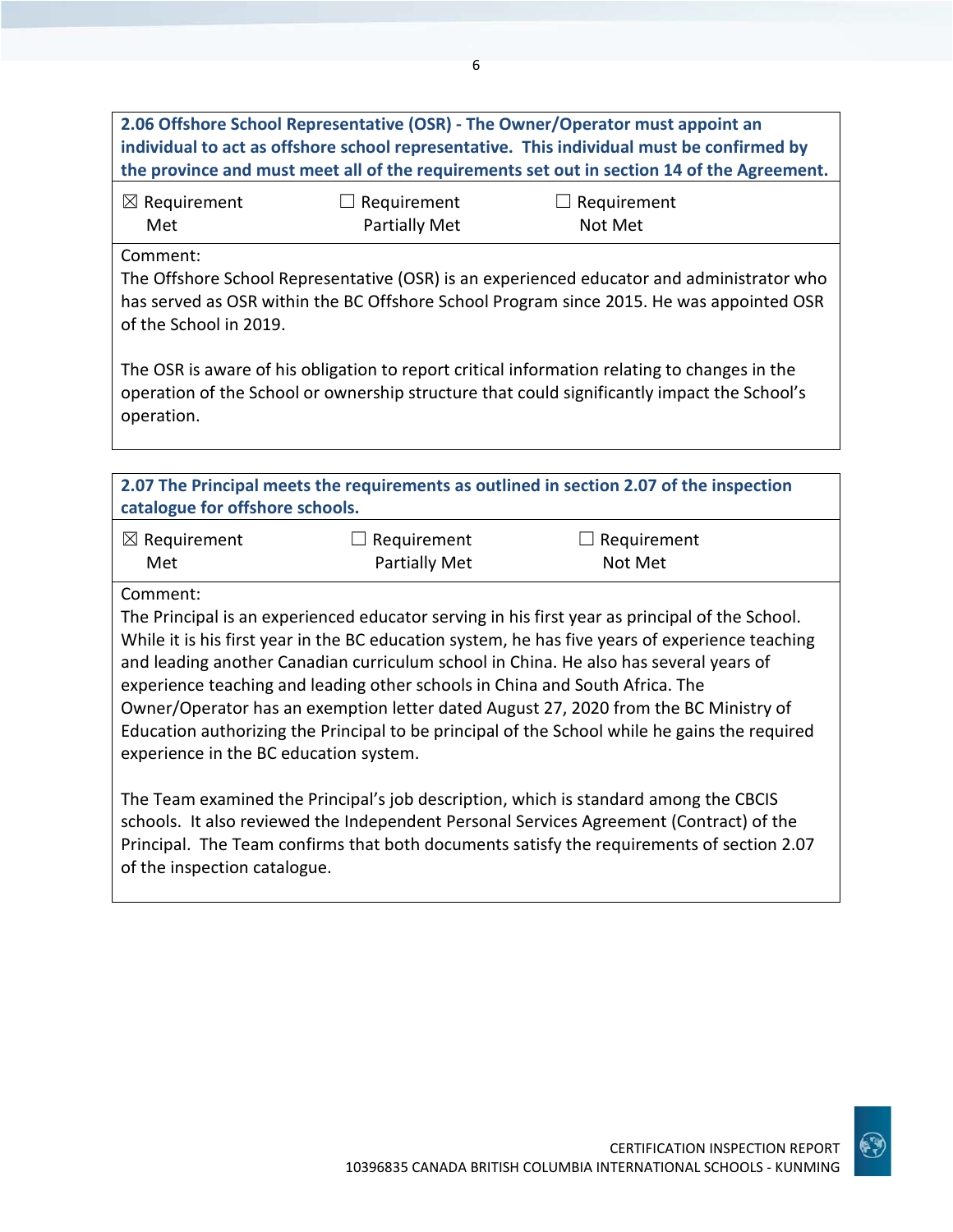| $\boxtimes$ Requirement | $\Box$ Requirement   | $\Box$ Requirement |
|-------------------------|----------------------|--------------------|
| Met                     | <b>Partially Met</b> | Not Met            |

### Comment:

The School is supported administratively at the school level and system level. At the school level, the Principal is supported by the International Director of the host school, an administrative assistant and three Chinese head teachers, one for each grade level, who also provide guidance to students on their postsecondary study plans.

At the system level, the School is supported by a BC-based superintendent of BC programs who provides support in the areas of program administration, curriculum implementation and professional development.

The School meets the required bandwidth standard established by the Ministry of Education.

TESS is the approved administrative software and school information system that is used to store and transmit school and student data to the BC Ministry of Education.

**2.09 The School meets the Student Record requirements as outlined in section 2.09 of the Inspection Catalogue for offshore schools.**

| $\boxtimes$ Requirement | $\Box$ Requirement | $\Box$ Requirement |
|-------------------------|--------------------|--------------------|
| Met                     | Partially Met      | Not Met            |

Comment:

The Team reviewed a sampling of student records and confirmed the presence of all required elements including BC program registration form, English language entrance assessment results, Permanent Student Record, student and parent consent forms and previous year report cards.

| 2.10-2.18 The School meets the teacher certification requirements as outlined in sections<br>2.10-2.18 of the inspection catalogue for offshore schools.  |  |  |  |
|-----------------------------------------------------------------------------------------------------------------------------------------------------------|--|--|--|
| $\boxtimes$ Requirement<br>$\Box$ Requirement<br>$\Box$ Requirement<br>Partially Met<br>Met<br>Not Met                                                    |  |  |  |
| Comment:<br>The Team confirms that all authorized persons under the Agreement possess valid and<br>current certification under the Ministry of Education. |  |  |  |

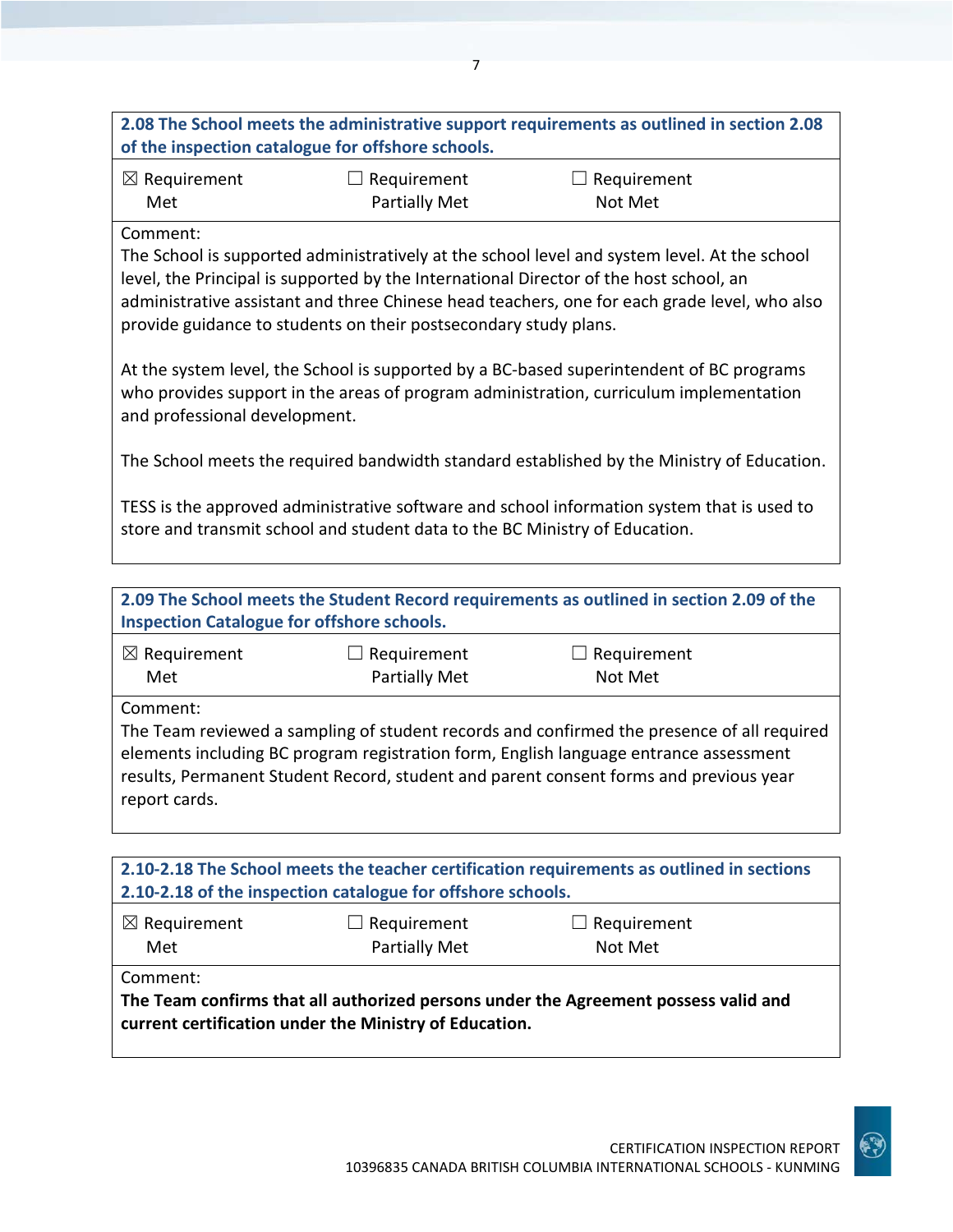The Team reviewed a sampling of teacher files and confirmed the presence of all necessary elements including verification of British Columbia teacher certification, employment contract, teacher evaluations, BC Ministry of Education personal information consent form, contact information, work permit and residence permit.

The Team verified that the School has in its possession letters from the Ministry of Education dated August 27, 2020 and October 2, 2020 providing temporary exemption until January 29, 2021 and February 8, 2021 for teachers whose teacher certification applications are in progress. The Team confirmed that CBCIS is supporting the teachers to ensure that all proper documentation is submitted to the Ministry in a timely manner.

For all locally certified teachers delivering exempted courses, the Team verified local teacher certifications and criminal record checks.

The School has three head teachers who are classified as Teachers' Assistants (TAs) for the purposes of this report. The host school certified that each TA has cleared a criminal record check with the local police station.

Staff are supported through various professional development opportunities provided by the CBCIS system of schools. Teachers at their six schools have access to resources, online professional learning community platforms, and workshops. CBCIS aspires to improve the level of system-wide networking occurring among teachers.

CBCIS casts a wide net in recruiting its teachers. Coming from many different Englishspeaking countries with different kinds of training and different approaches to teaching and learning, many if not most of the new hires have their first exposure to the BC curriculum and its foundational principles in a CBCIS school. It would be in the best interests of the system and all the students it serves to make improvements to its orientation of new staff. A summer institute focussed on the BC curriculum with general and subject matter breakout sessions may be helpful in not only providing an introduction to the new curriculum and to new colleagues but could also serve as a catalyst for building a strong networked community of practice.

**2.19 The School meets the requirements for curriculum implementation outlined in section 2.19 of the inspection catalogue for offshore schools.**

| $\Box$ Requirement | $\boxtimes$ Requirement | $\Box$ Requirement |
|--------------------|-------------------------|--------------------|
| Met                | <b>Partially Met</b>    | Not Met            |

Comment:

Implementation of the new curriculum is progressing but is not at the level that one could describe as "fully implemented". High turnover of staff and administration (100% this year) has continued to be a challenge, preventing year to year progression toward full

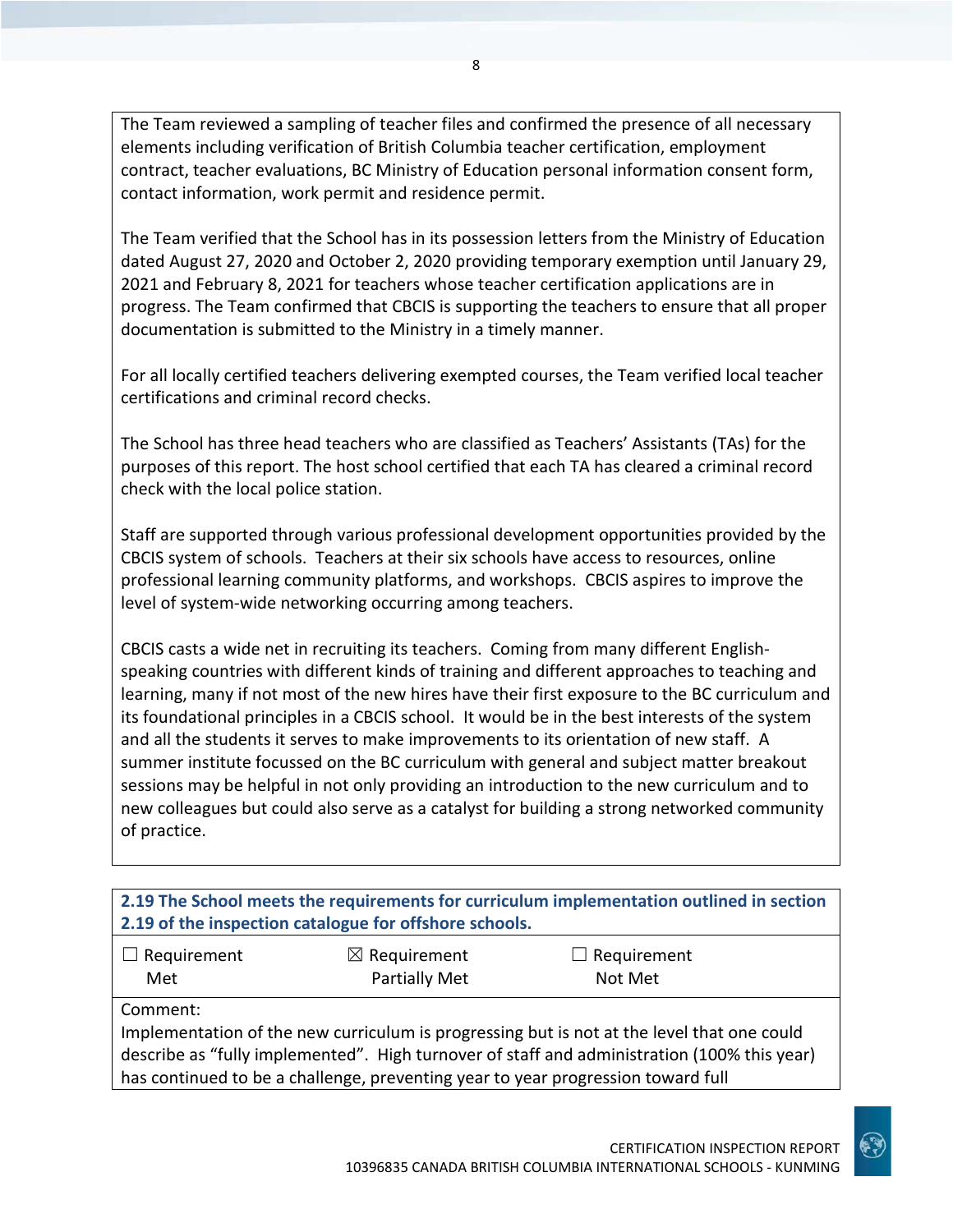implementation. Unfamiliarity with the curriculum on the part of new staff, most of whom have had training and experience from outside British Columbia has also slowed the implementation process. The challenging start to the school year with the Principal and one other teacher having to work remotely while they await permission to return to China has also hampered progress. There is evidence found in planning documents that the language of the new curriculum has been adopted (big ideas, curricular competencies, learning intentions) and there is evidence that the learning experiences that one would expect are an integral part of the new curriculum such as inquiry and project based learning, research and group assignments are being provided in some courses.

There was limited evidence of the core competencies being incorporated as an intentional and ongoing part of the student's educational program. There was also limited evidence of BC First Peoples Principles of Learning being intentionally included in the educational program.

## **2.20 The School meets the requirements for English language assessment and acquisition as outlined in section 2.20 of the inspection catalogue for offshore schools.**

| $\boxtimes$ Requirement | $\Box$ Requirement   | $\Box$ Requirement |
|-------------------------|----------------------|--------------------|
| Met                     | <b>Partially Met</b> | Not Met            |

#### Comment:

The School uses an English language entrance assessment developed for and used by all CBCIS schools in China. It includes listening, vocabulary, grammar, reading comprehension, writing and an interview. The issues around process and outcomes in the administration of the entrance assessment in previous years resulted in a requirement for change and improvement in last years inspection report. The Team reviewed all of this year's admissions scores with the Principal (26 students). The Team can confirm that the Principal has taken full responsibility for admission of the students and was very familiar with each individual case. Nine students who fell well below the admission threshold were given conditional acceptance or parents were required to sign a letter of indemnity. The Principal was quite persuasive in maintaining that these students can be successful with proper supports and with the proviso that some might require more than three years to complete the graduation program. This was made clear to parents. The Principal indicated that this year's admissions were influenced by the exceptional circumstances created by the pandemic and a different, higher admissions threshold may be used next year.

The School provides a variety of supports for English language learning including, but not limited to:

- Two English Language Arts courses taken at each grade level,
- Conscious efforts by classroom teachers to teach the vocabulary necessary to address particular competencies,
- A daily reading block, and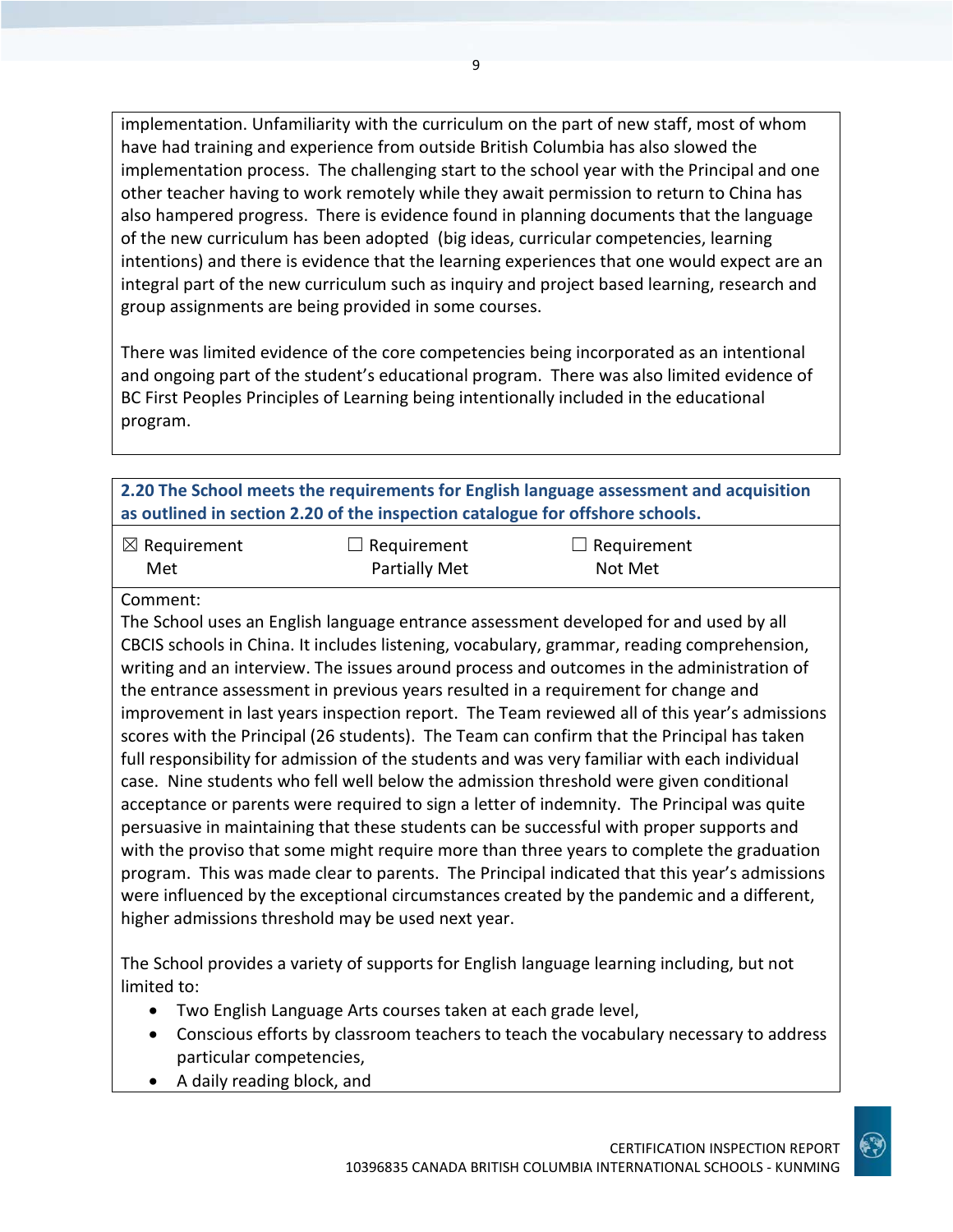• Additional English classes after school run by the Chinese head teachers.

The School plans to conduct a language proficiency test every six weeks with the results being used to target students requiring interventions in regular classes.

There would be a significant benefit in also having a cross-curricular focus on writing with all classroom teachers involved in the application of a writing standards rubric. A periodic school-wide writing assessment scored collaboratively by all teachers can help inform instruction. Perhaps the planned language proficiency test could focus on writing.

The Principal has begun work on revamping the English language support program provided by the Chinese head teachers and plans to make this a high priority upon his arrival in Kunming. He is focussed on building relationships and a team approach (BC teachers and Chinese staff) to addressing student learning needs.

**2.21(a-e) The School meets the course credit requirements (equivalency, challenge, exemptions and BAA courses) as outlined in section 2.21 (a-e) of the inspection catalogue for offshore schools.**

| $\boxtimes$ Requirement | $\Box$ Requirement | $\Box$ Requirement |
|-------------------------|--------------------|--------------------|
| Met                     | Partially Met      | Not Met            |

Comment:

The School offers one approved BAA course ESL10-Canadian Studies (YESFL 10B). There are two exempted courses (PE10 and Mandarin) taught by locally certified teachers. No course challenges have been granted.

Equivalency reviews of distributed learning courses will become a requirement for the 2021/22 school year. This is discussed further in section 2.28.

**2.21(f-g) The School meets the course overview/course planning requirements as outlined in Schedule B Part I, 2. (e) of the Agreement; namely, that all BC program courses offered in the School meet or exceed the ministry learning outcomes/learning standards identified in the educational program guides for each course.**

| $\boxtimes$ Requirement | $\Box$ Requirement | $\Box$ Requirement |
|-------------------------|--------------------|--------------------|
| Met                     | Partially Met      | Not Met            |

Comment:

The Team reviewed course overviews, unit plans, and lesson plans and interviewed each teacher to review and discuss planning, assessment, resources and assorted School-wide matters. Course outlines generally follow a template provided by CBCIS which addresses big

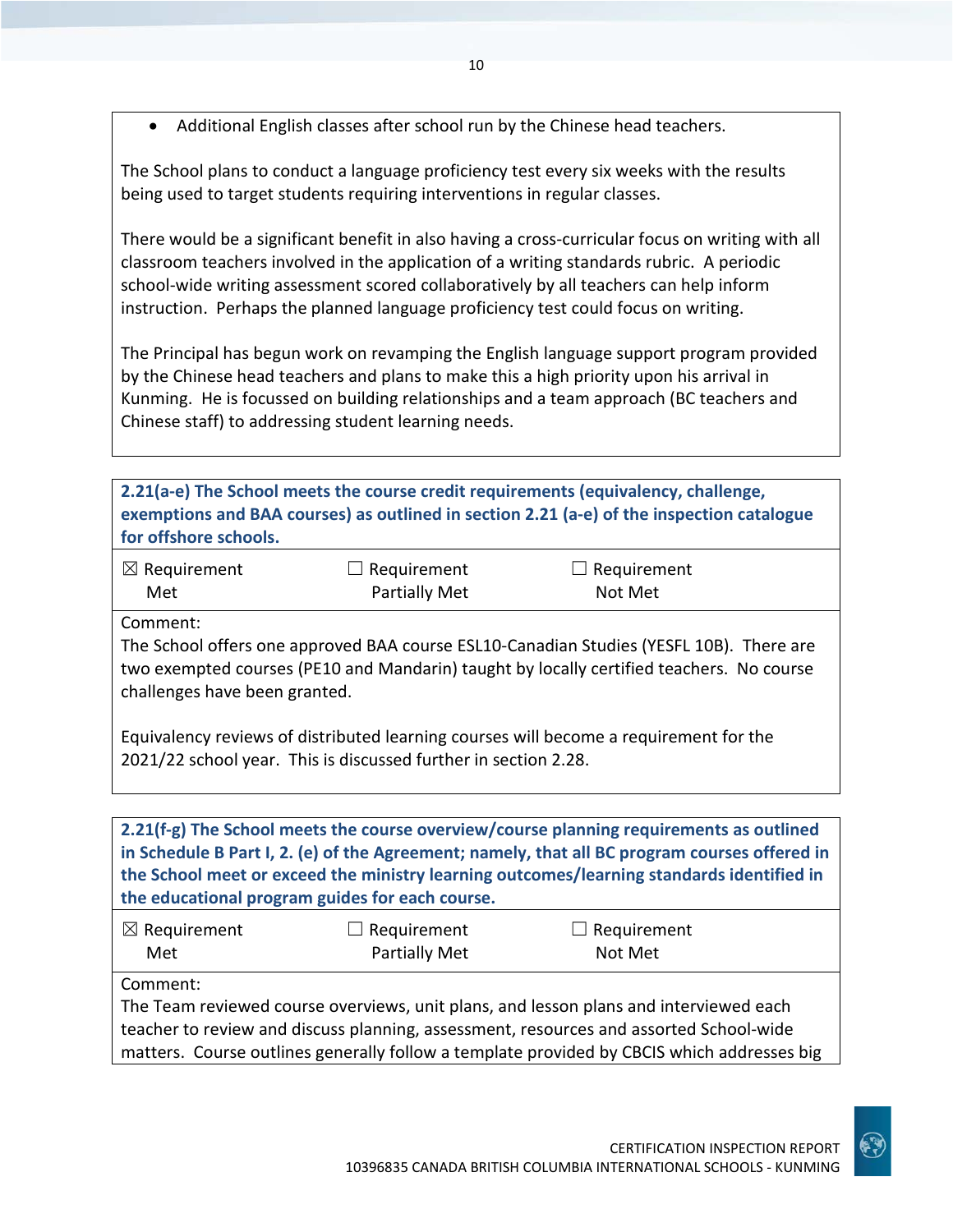ideas, curricular competencies, learning intentions, teaching/learning strategies and assessment methods linked to the BC curriculum.

## **2.22 The School meets the instructional time allotment requirements as outlined in section 4.5 of the inspection catalogue for offshore schools, including the requirements set out in sections 1.1 to 6, with the exception of s. 4(5)(b), 4 (6), 5 (8)(a) and (d) and s. 5.3 of Ministerial Order 41/91, the Educational Standards Order, enacted under the Independent School Act.**

| $\boxtimes$ Requirement | $\Box$ Requirement   | $\Box$ Requirement |
|-------------------------|----------------------|--------------------|
| Met                     | <b>Partially Met</b> | Not Met            |

Comment:

The Team verified that instructional time meets requirements. Students have at least 200 hours of instructional time committed to English Language Arts courses in each grade. Students also receive additional tutorial time to develop English language skills and receive post-secondary counselling from their Chinese head teachers

**2.23 The School meets the assessment methods requirements as outlined in section 2.23 of the inspection catalogue for offshore schools.**

| $\Box$ Requirement | $\boxtimes$ Requirement | $\Box$ Requirement |
|--------------------|-------------------------|--------------------|
| Met                | Partially Met           | Not Met            |

Comment:

Staff use a variety of assessments as student demonstrate their learning in a variety of ways. This was more evident in Language Arts and Social Studies classes and significantly less so in Mathematics and Science classes. What is unclear is whether their formative and summative assessments are accurate, valid, and reliable indicators of student progress in developing curricular competencies. The Principal has identified this as an area of focus for future professional learning.

It is suggested that staff engage in a number of more formal "standard setting" rubrics-based assessment activities, such a large group marking of writing assignments and major projects. It is also suggested that a set of "exemplars" of student work be collected that can be used to help future teachers that come to the School. The extent of involvement of students in developing rubrics and engaging in self-assessment appears to be in its formative stages and should also be an area of focus.

There were no results available for literacy and numeracy assessments held in the last school year. The results reported in the previous year's report has prompted this inspection team to reiterate that given the language intensive nature of the numeracy assessment, low language proficiency would factor significantly in producing low results.

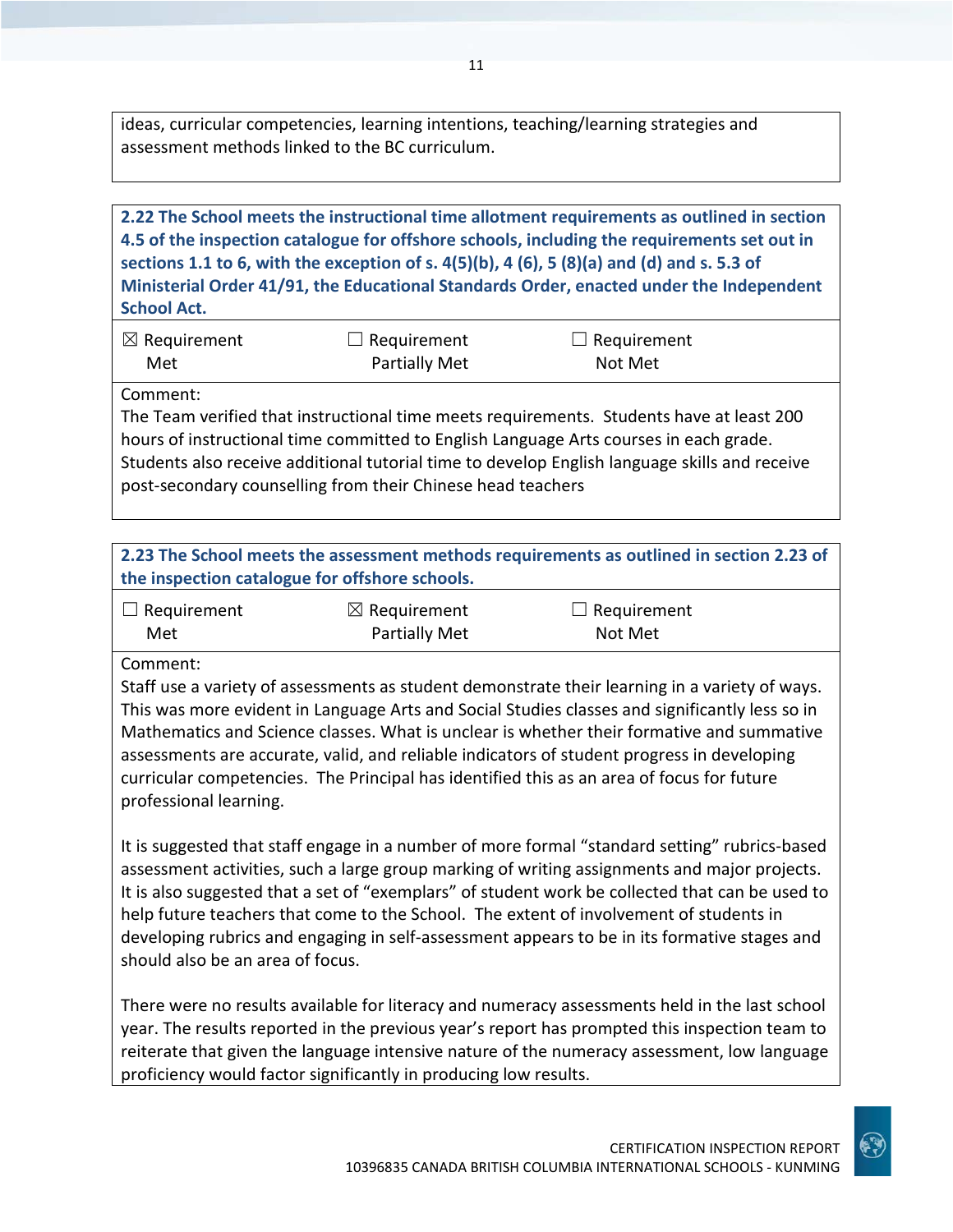The structure of both the literacy and numeracy assessments is designed to assess those skills as they are applied to a variety of cross-curricular competencies. It would be in the students' best interests to ensure that both applied numeracy and literacy skills receive attention in all curriculum areas. They are not intended to fall under the sole domain of Mathematics and English teachers.

With the end of formal English 12 exams and the informative but infrequent and timedelayed results of BC literacy and numeracy assessments, the School is encouraged to identify one or two key performance indicators of student achievement to track progress over time and inform instruction. Progress in English language skills acquisition would be one obvious area to consider.

**2.24 The School meets the learning resources requirements as outlined in section 2.24 of the inspection catalogue for offshore schools.**

| $\boxtimes$ Requirement | $\Box$ Requirement   | $\Box$ Requirement |
|-------------------------|----------------------|--------------------|
| Met                     | <b>Partially Met</b> | Not Met            |

Comment:

Teachers report that, generally, learning resources are adequate to support the curriculum. The Science teachers report that they have access to Physics and Chemistry labs in the host school and have assistance from lab technicians.

The School's library and 32-station computer lab had been housed in one location last year. The School's student council has been active in establishing a "student lounge" where students can engage in quiet study, reading, and rest. The School's growing collection of fiction and non-fiction titles has been relocated to this space and the former lab/library is now a computer lab with considerable space for other potential learning activities. Student council has taken on the task of managing the collection. The Team was given a virtual tour of the lounge and lab by the council's president and saw the potential for the lounge to be a positive learning environment.

The large computer lab has the potential to be much more than that providing a functional multi-purpose space that can be used for a variety of large and small group events and activities.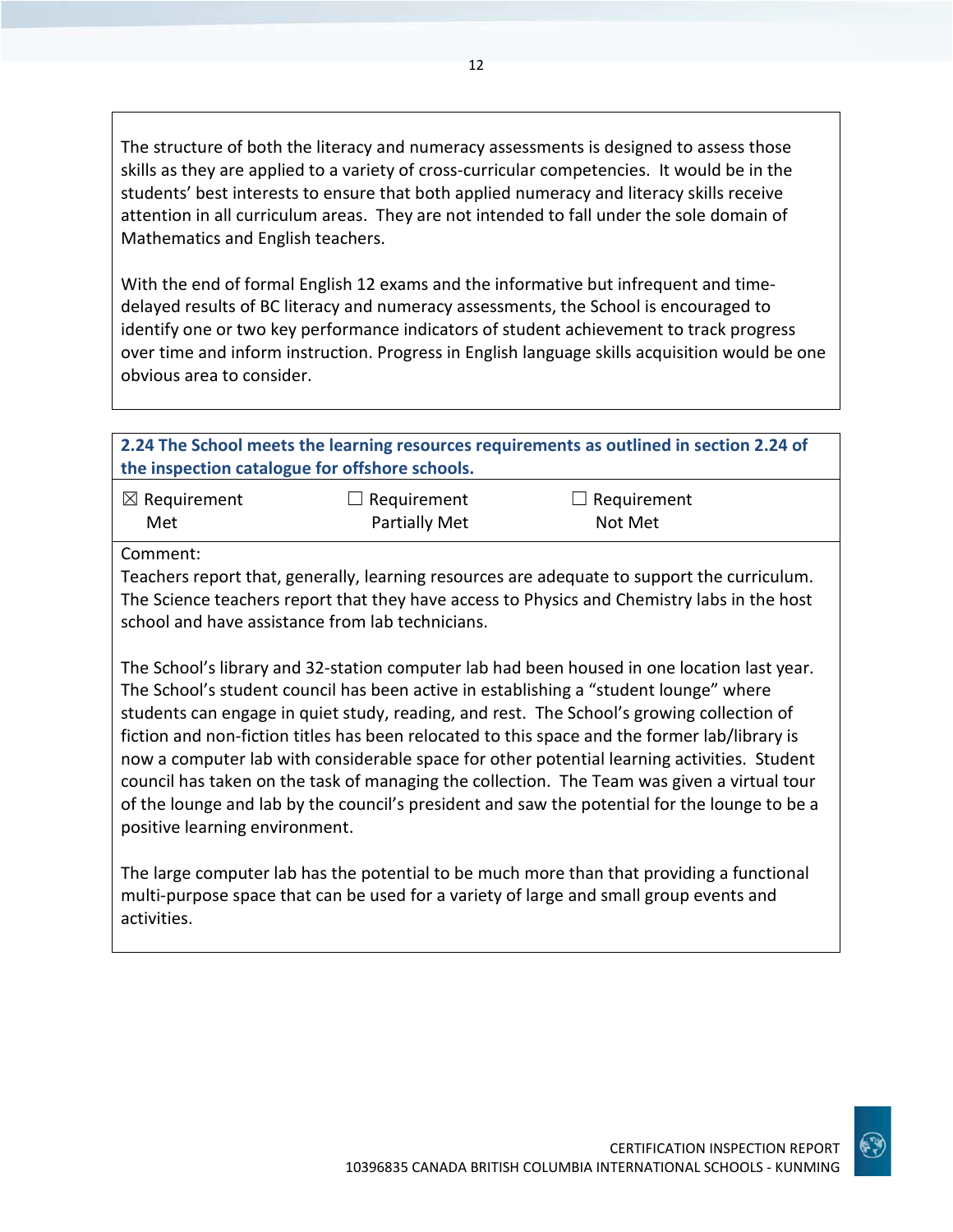## **2.25 The School meets the student progress report requirements as outlined in section 2.25 of the inspection catalogue for offshore schools.**

| $\boxtimes$ Requirement | $\Box$ Requirement   | $\Box$ Requirement |
|-------------------------|----------------------|--------------------|
| Met                     | <b>Partially Met</b> | Not Met            |

## Comment:

The Team reviewed a sampling of report cards issued since January 2020. The School uses the TESS student information system. The Team noted that the School had addressed the issue of reporting on 1) attendance, 2) tardiness and 3) a scale of letter grades and percentages raised during the previous inspection. Although the "fix" meets requirements, it appeared to be quite labour intensive. It is suggested that the superintendent of CBCIS schools work with the TESS service provider to implement a more effective system-wide remedy for this issue.

The School issues four formal reports each year. Interim reports are issued 6 weeks prior to each reporting period. Three parent/teacher/student conferences are planned for this year.

The content of a sampling of report card comments was reviewed. The Team believes that more can be done to have comments add more value to the reporting of percentages and letter grades than is currently the case.

**2.26 The School meets the parent/student handbook requirements as outlined in section 2.26 of the inspection catalogue for offshore schools.**

| $\boxtimes$ Requirement | $\Box$ Requirement   | $\Box$ Requirement |
|-------------------------|----------------------|--------------------|
| Met                     | <b>Partially Met</b> | Not Met            |

Comment:

The Team verified that the parent/student handbook meets the requirements as outlined in section 2.26 of the inspection catalogue. It is a comprehensive, bilingual document that contains sections related to student conduct, introduction of School staff, overview of the BC educational program and graduation requirements, admission requirements, emergency procedures and parental appeals.

| 2.27 The School meets the teacher handbook requirements as outlined in section 2.27 of<br>the inspection catalogue for offshore schools.                         |                                     |                               |  |  |
|------------------------------------------------------------------------------------------------------------------------------------------------------------------|-------------------------------------|-------------------------------|--|--|
| $\boxtimes$ Requirement<br>Met                                                                                                                                   | $\Box$ Requirement<br>Partially Met | $\Box$ Requirement<br>Not Met |  |  |
| Comment:<br>The Team confirmed that the teacher handbook is comprehensive and meets the<br>requirements as outlined in section 2.27 of the inspection catalogue. |                                     |                               |  |  |

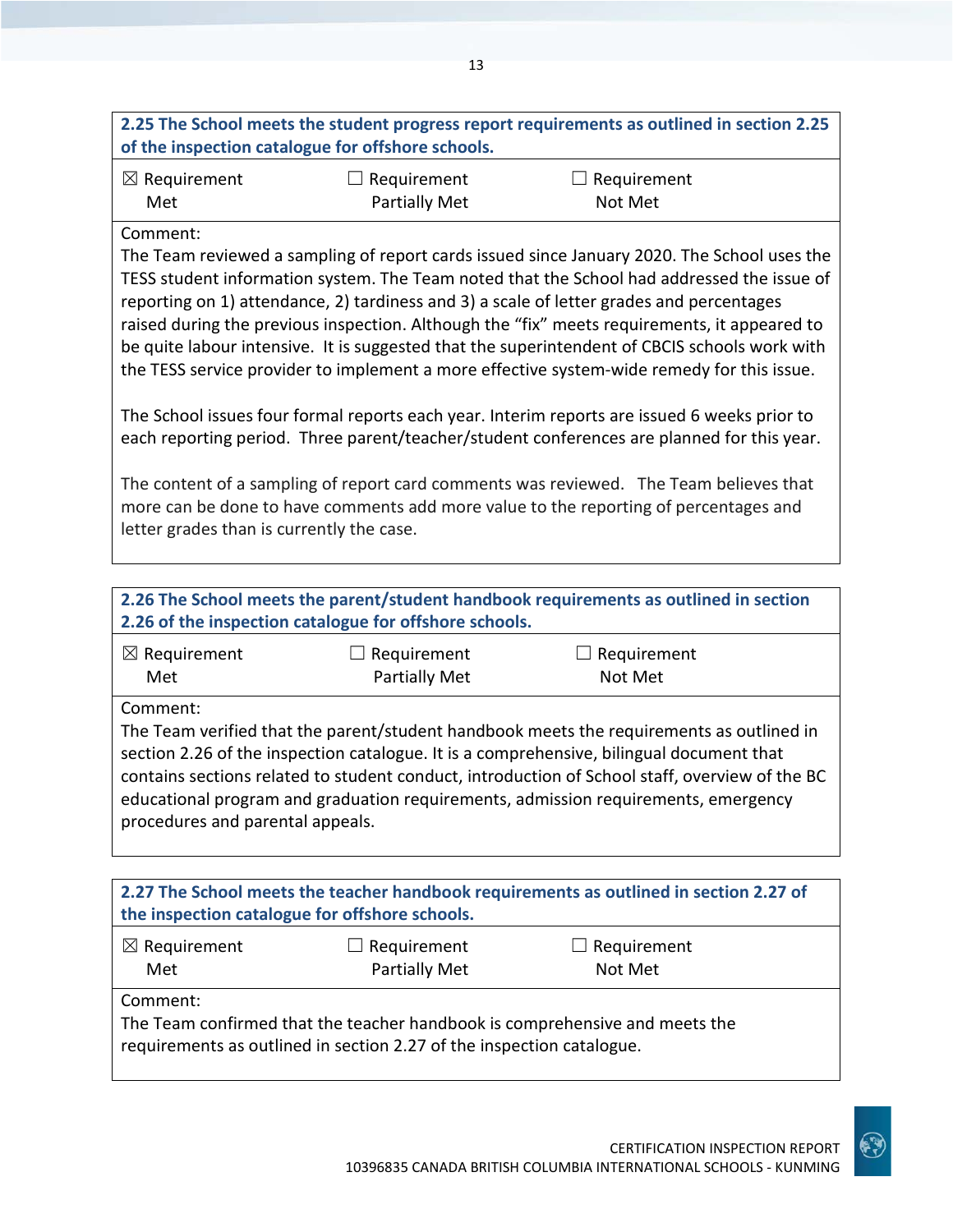It is prepared centrally by the CBCIS system and contains content related to professional matters, school organization, assessment and evaluation, and school policies and procedures. It contains details of the system's teacher evaluation procedures as well as staff resolution policy and procedures.

14

**2.28 The School meets the distributed learning requirements as outlined in section 18 of the Agreement and section 2.28 of the inspection catalogue for offshore schools.**

| $\boxtimes$ Requirement | $\Box$ Requirement | $\Box$ Requirement | $\Box$ Not |
|-------------------------|--------------------|--------------------|------------|
| Met                     | Partially Met      | Not Met            | Applicable |

Comment:

The School will be offering one distributed learning course, Calculus 12 to an estimated 15 students in semester 2. One student is currently registered in a DL course in Career Life Education 10 and Physics 11. All courses are provided through the approved service provider, Global Education. The Team obtained instructor-specific a course outlines for the courses and determined that they are appropriate matches to the BC curriculum.

Equivalency reviews of distributed learning courses has become a requirement for the 2020/21 school year. It is suggested that the School work with the superintendent of CBCIS schools to develop an equivalency policy that provides guidance and direction to its schools in undertaking a review of all distributed learning courses to ensure that there is an appropriate match to the BC curriculum.

## **CONCLUSION**

## **Commendations**

**The Inspection Team wishes to recognize the Owner/Operator, Principal, staff and Offshore School Representative of Canada British Columbia International Schools – Kunming for:**

- the leadership and effort of the school principal in overcoming COVID-19-related challenges while managing from afar, working to enhance communication and collaborative relationships with key BC program stakeholders including but not limited to the host school, the Director of International Programs, parents, the Chinese staff and his teaching staff.
- the preparedness of the principal supported by his highly capable administrative assistant for this inspection.
- the number of extra-curricular opportunities sponsored by teachers and/or organized by student council which contribute to building a sense of community among students.